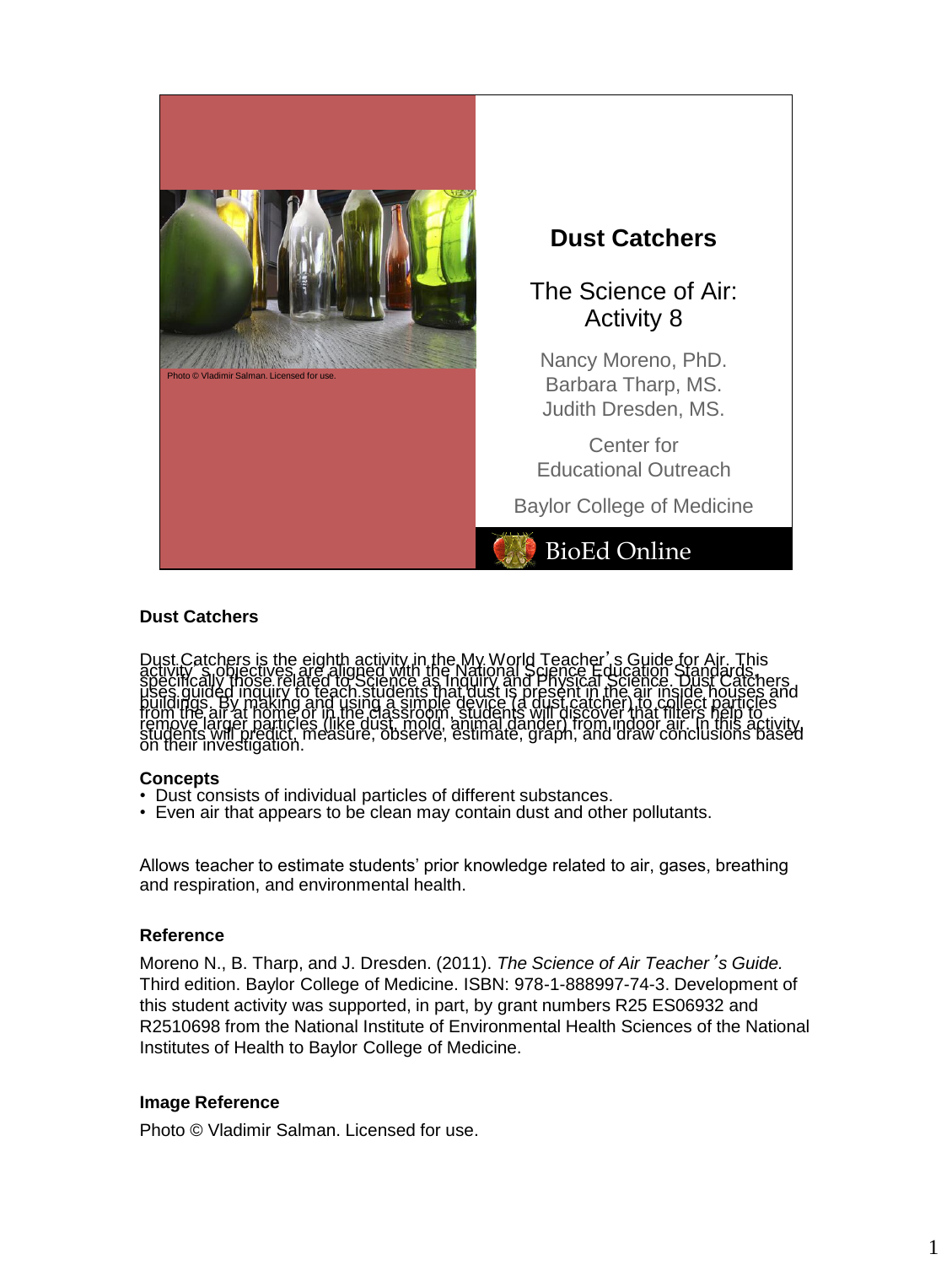lesson, slides, teaching slides, environmental science, environment, air, air filter, dust, air pollution, indoor air pollution, allergy, allergies, air particle, dust mite, lung, lungs, asthma, immune system, life science, biology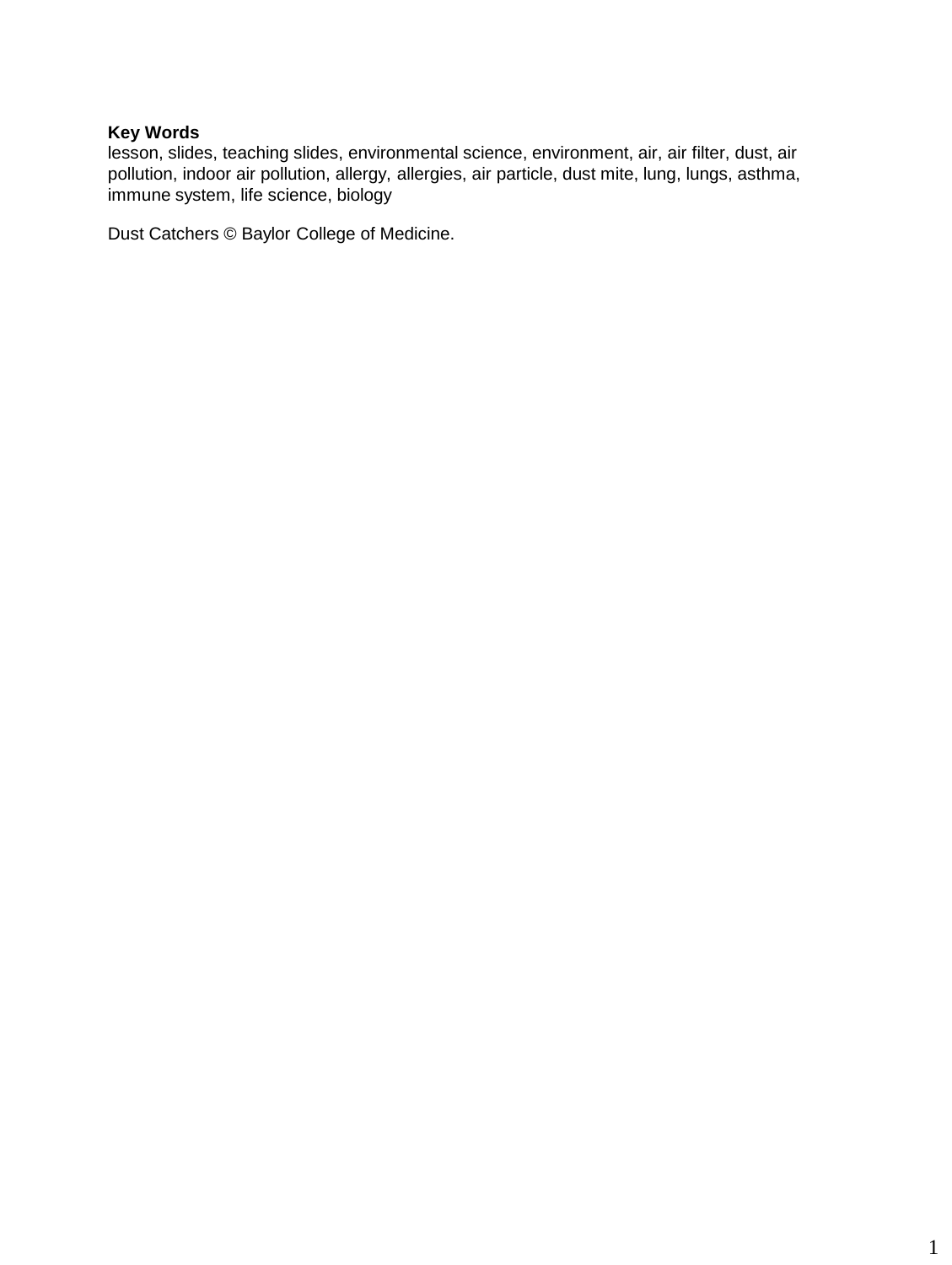

# **Materials**

This activity works best when the class is divided into groups of four students. Have students should work in groups to share materials, but each student should make his or her own dust catcher.

# **Teacher Materials (demonstration)**

- Baking soda (or cornstarch, baby powder, or a dusty eraser)
- Cotton balls
- Flashlight with batteries

# **Materials per Student Group**

- Glue sticks
- Plastic knife
- Petroleum jelly
- Wax paper

# **Materials per Student**

- Hand lens (magnifier)
- Pair of scissors
- Large rubber band
- Sheet of construction paper (4-1/2 in. x 12 in., see Setup)
- Sheet of marked graph paper, 10 cm x 10 cm (paper with grid size of approximately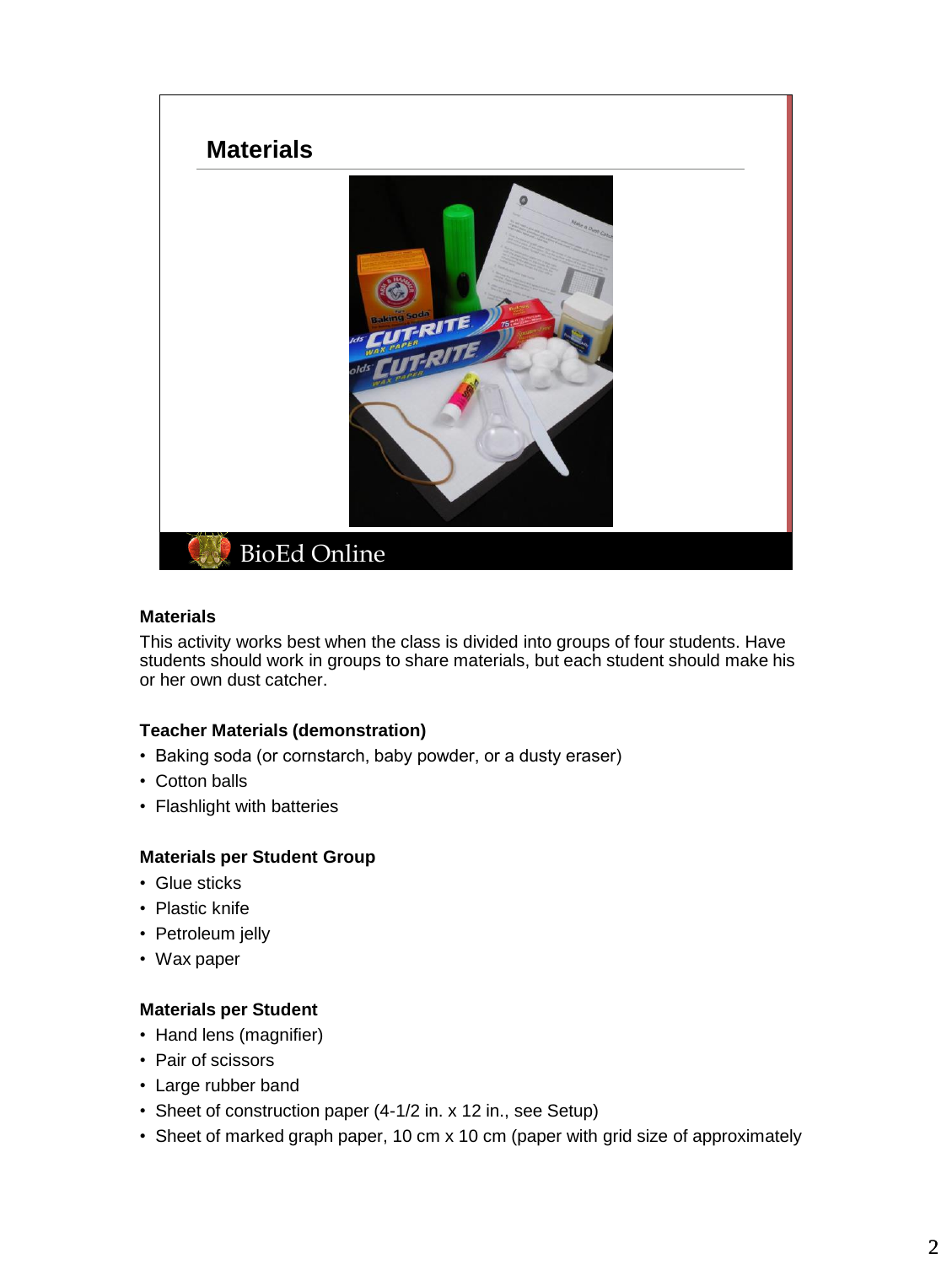1 cm works well)

• Copies of Make a Dust Catcher student sheet

# **Setup**

1. You may want to cut each sheet of construction paper in half horizontally to make 4-1/2-in. x 12-in. sheets.

2. You may want to make a dust catcher as a sample for the class.

# **Reference**

Moreno N., B. Tharp, and J. Dresden. (2011). *The Science of Air Teacher*'*s Guide.* Third edition. Baylor College of Medicine. ISBN: 978-1-888997-74-3. Development of this student activity was supported, in part, by grant numbers R25 ES06932 and R2510698 from the National Institute of Environmental Health Sciences of the National Institutes of Health to Baylor College of Medicine.

# **Image Reference**

Photo by Christopher Burnett © Baylor College of Medicine.

# **Key Words**

lesson, slides, teaching slides, environmental science, environment, air, air filter, dust, air pollution, indoor air pollution, allergy, allergies, air particle, dust mite, lung, lungs, asthma, immune system, life science, biology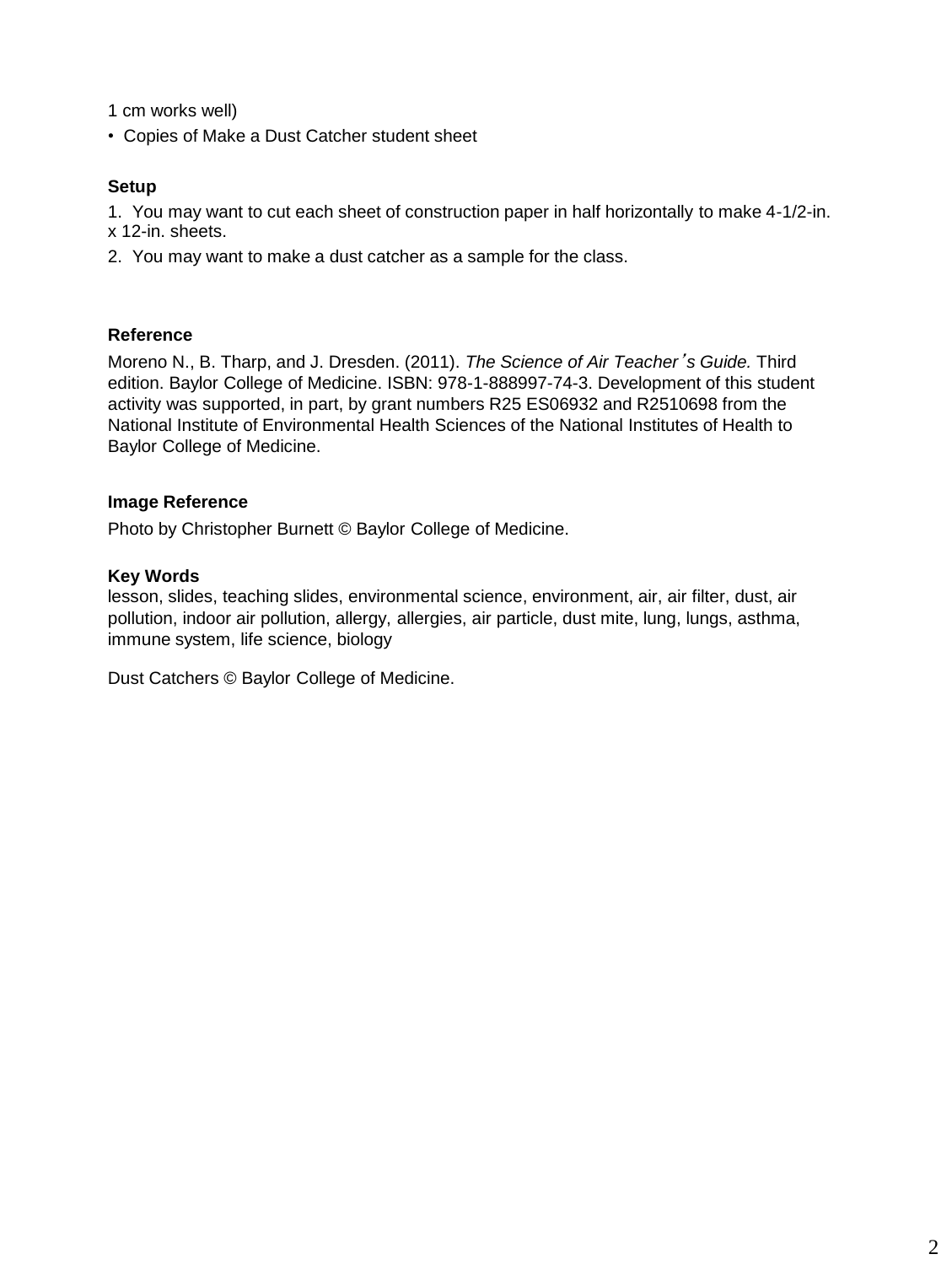

#### **Science Safety Considerations**

Safety first! Students always must think about safety when conducting science investigations. This slide may be used to review safety with your class prior to beginning the activity.

Also, keep the following points in mind.

• Always follow your district school safety guidelines.

• Have a clear understanding of the investigation in advance. Practice any investigation with which you are not familiar before conducting it with the class.

- Make sure that appropriate safety equipment, such as safety goggles, is available.
- Continually monitor the area where the investigation is being conducted.

# **References**

1.Dean, R., M. Dean, and L. Motz. (2003). *Safety in the Elementary Science Classroom*. Arlington, VA: National Science Teachers Association.

2.Moreno N., B. Tharp, and J. Dresden. (2011). *The Science of Air Teacher*'*s Guide.* Third edition. Baylor College of Medicine. ISBN: 978-1-888997-74-3. Development of this student activity was supported, in part, by grant numbers R25 ES06932 and R2510698 from the National Institute of Environmental Health Sciences of the National Institutes of Health to Baylor College of Medicine.

# **Image Reference**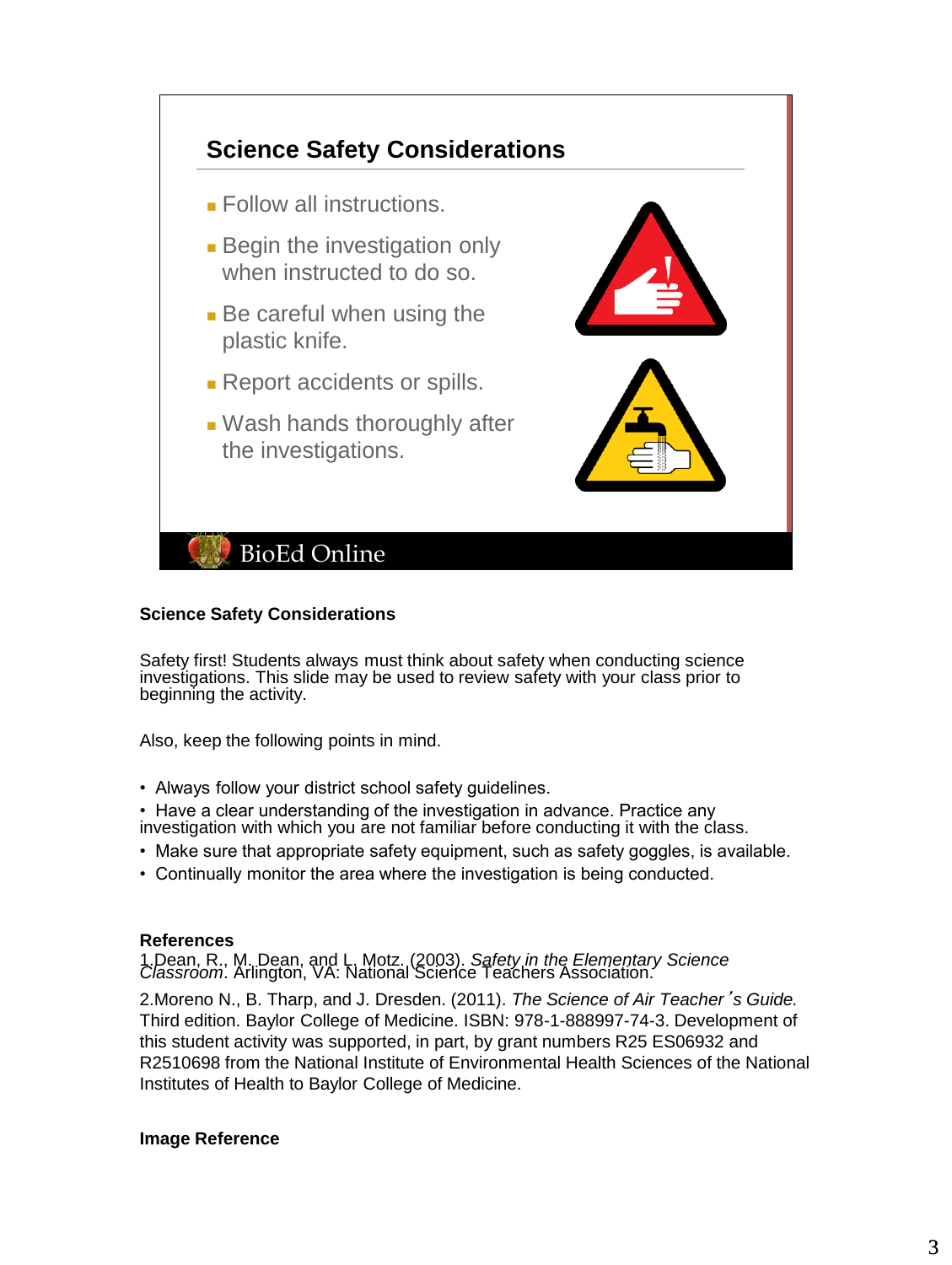Photo by Christopher Burnett © Baylor College of Medicine.

# **Key Words**

lesson, slides, teaching slides, environmental science, environment, air, air filter, dust, air pollution, indoor air pollution, allergy, allergies, air particle, dust mite, lung, lungs, asthma, immune system, life science, biology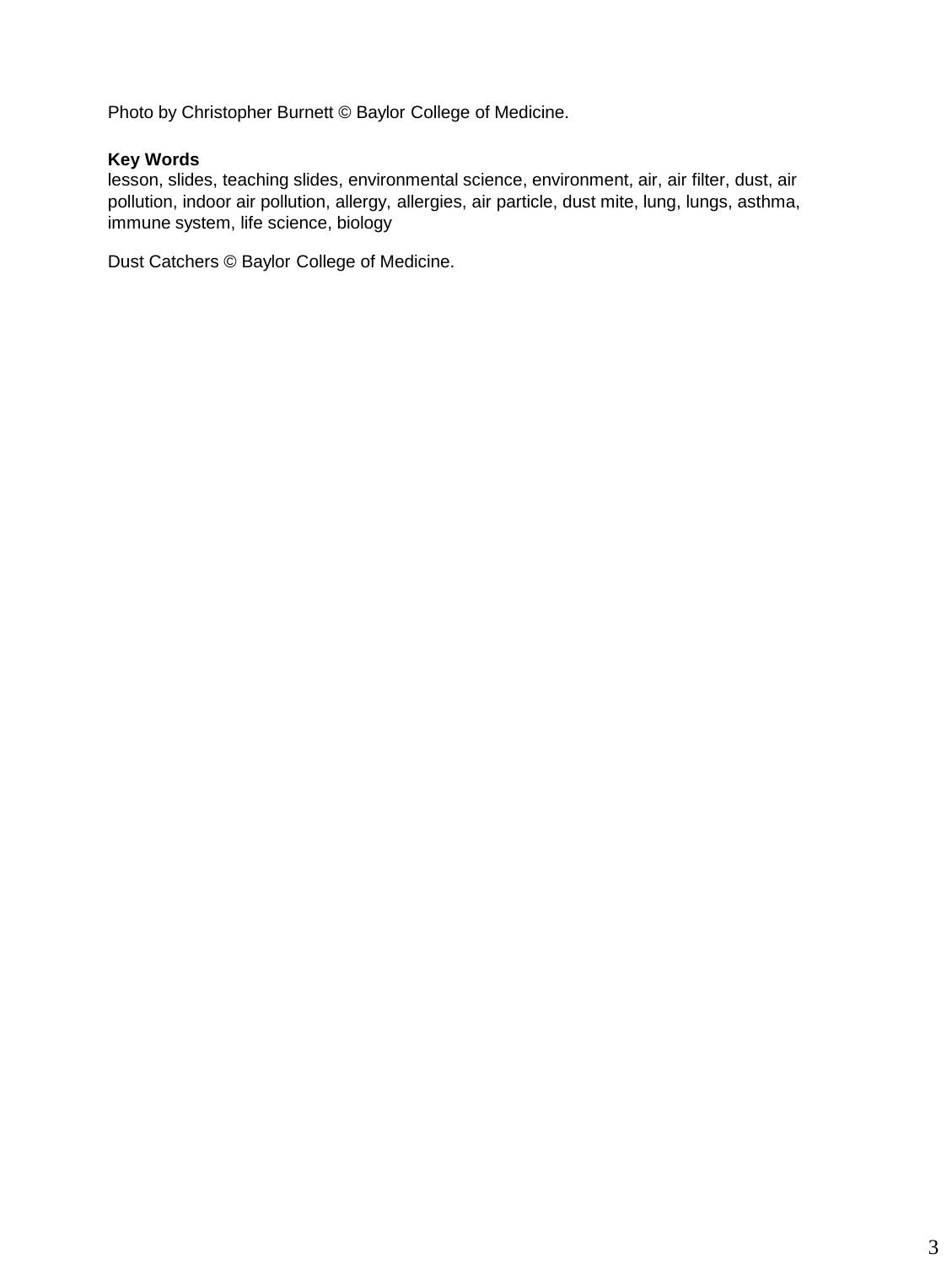

#### **How Clean is the Air You Breathe?**

To focus students' attention, create a small cloud of dust by shaking a cotton ball dipped in baking soda (or cornstarch or baby powder). Alternately, you can bang a dusty eraser against the board. Shine a flashlight through the dust cloud. Ask, *What are we seeing? Do you think this dust is always in the air? How could we find out?*

Stimulate a deeper discussion by asking, *What is dust made of? Is it dangerous to our health? How can you make the air in your house cleaner?*

Show students your pre-made dust catcher. Mention that each student will make one to take home and place in areas that he or she predicts will have the most air pollution. After 1 or 2 weeks, students will bring their dust catchers back to school to see what the catchers have caught.

#### **Reference**

Moreno N., B. Tharp, and J. Dresden. (2011). *The Science of Air Teacher*'*s Guide.* Third edition. Baylor College of Medicine. ISBN: 978-1-888997-74-3. Development of this student activity was supported, in part, by grant numbers R25 ES06932 and R2510698 from the National Institute of Environmental Health Sciences of the National Institutes of Health to Baylor College of Medicine.

#### **Image Reference**

Photo courtesy of User:Stromcarlson, released into the Public Domain. http://commons.wikimedia.org/wiki/File:Dust\_bunnies.jpg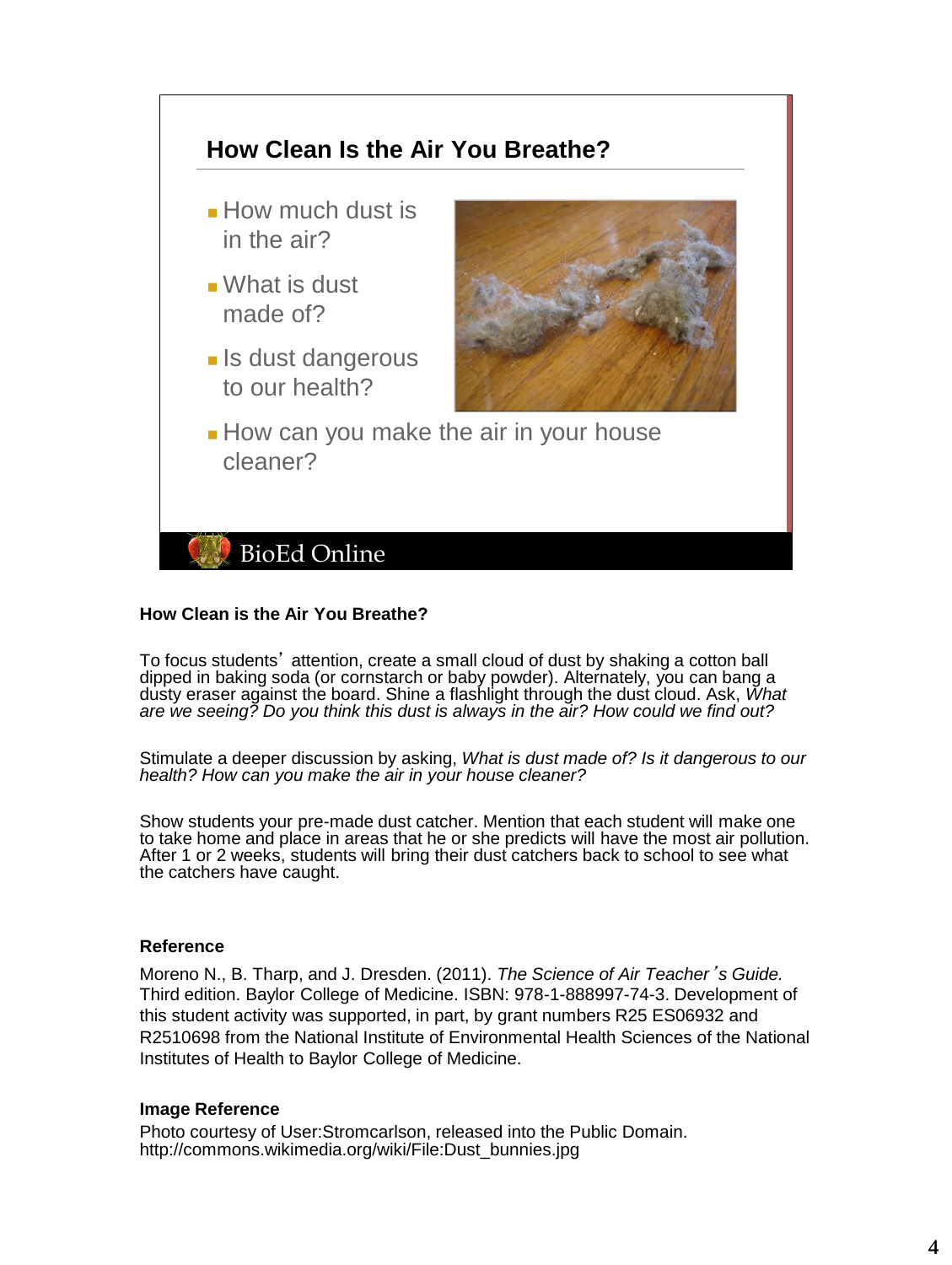lesson, slides, teaching slides, environmental science, environment, air, air filter, dust, air pollution, indoor air pollution, allergy, allergies, air particle, dust mite, lung, lungs, asthma, immune system, life science, biology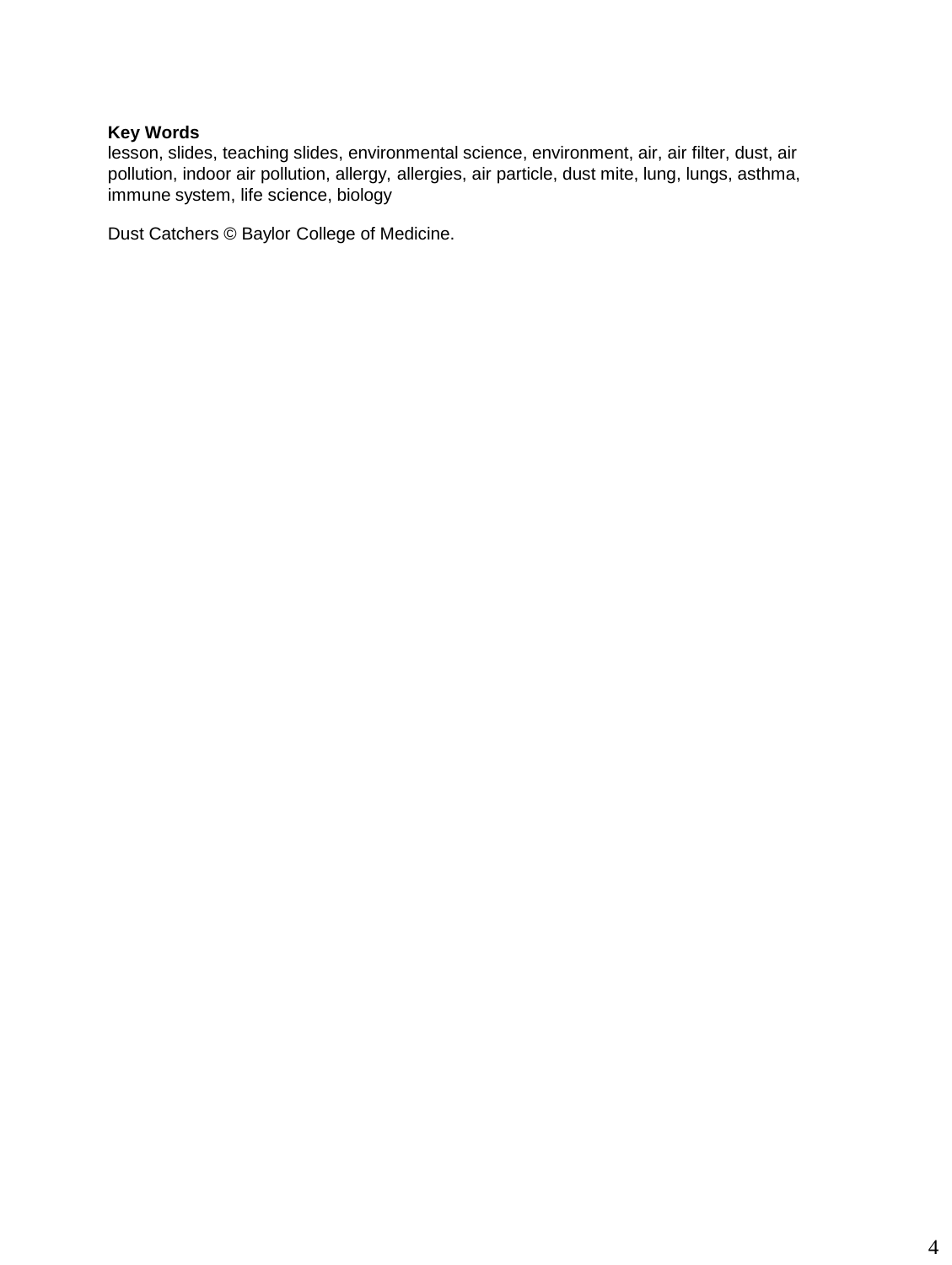

#### **Let**'**s Get Started**

Show students an example of a "dust catcher" that you have made. Students will make their own dust catchers to collect particles from the air at home or in the classroom. They will discover that even apparently clean air may contain dust and other pollutants. They also will learn that dust consists of individual particles of different substances, such as cigarette smoke, animal dander, mold spores and dust mites.

Divide the class into groups of 4 students. Each student will construct his/her own dust catcher.

Have the Materials Manager from each group collect the necessary materials.

Guide students as they construct their dust catchers, following the instructions on the "Make a Dust Catcher" student sheet.

After making the dust catchers, students are instructed to roll the dust catchers into a loose tube. This procedure enables students to transport the dust catchers home with a minimum of mess. Make certain that students roll the tubes loosely, so that the petroleum jelly does not coat what will be the outside of the dust catcher. You also can request that students coat the wax paper with petroleum jelly or double stick tape once they have the dust catchers at home.

#### **Reference**

Moreno N., B. Tharp, and J. Dresden. (2011). *The Science of Air Teacher*'*s Guide.*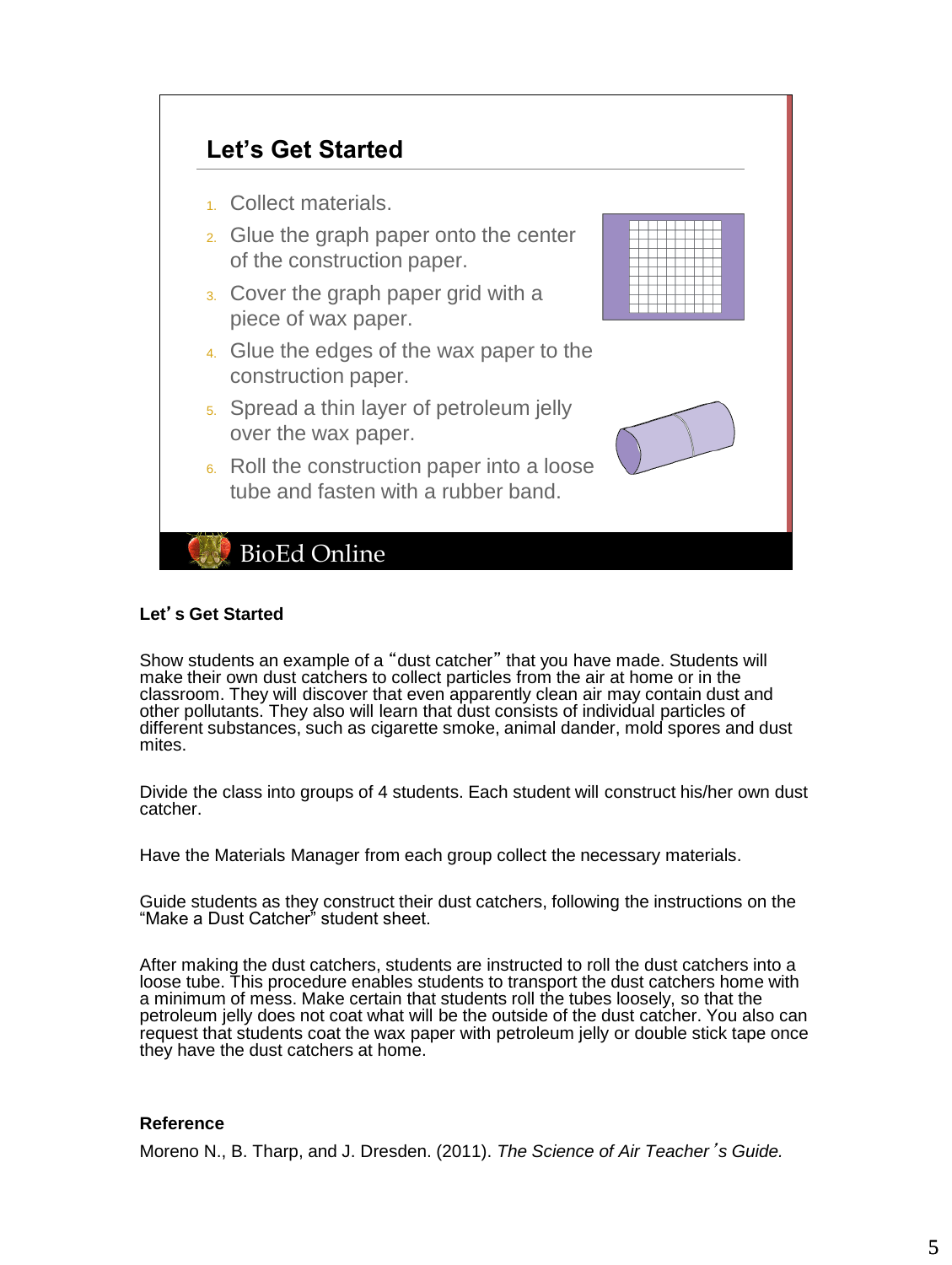Third edition. Baylor College of Medicine. ISBN: 978-1-888997-74-3. Development of this student activity was supported, in part, by grant numbers R25 ES06932 and R2510698 from the National Institute of Environmental Health Sciences of the National Institutes of Health to Baylor College of Medicine.

# **Image Reference**

Illustration by M.S. Young © Baylor College of Medicine.

# **Key Words**

lesson, slides, teaching slides, environmental science, environment, air, air filter, dust, air pollution, indoor air pollution, allergy, allergies, air particle, dust mite, lung, lungs, asthma, immune system, life science, biology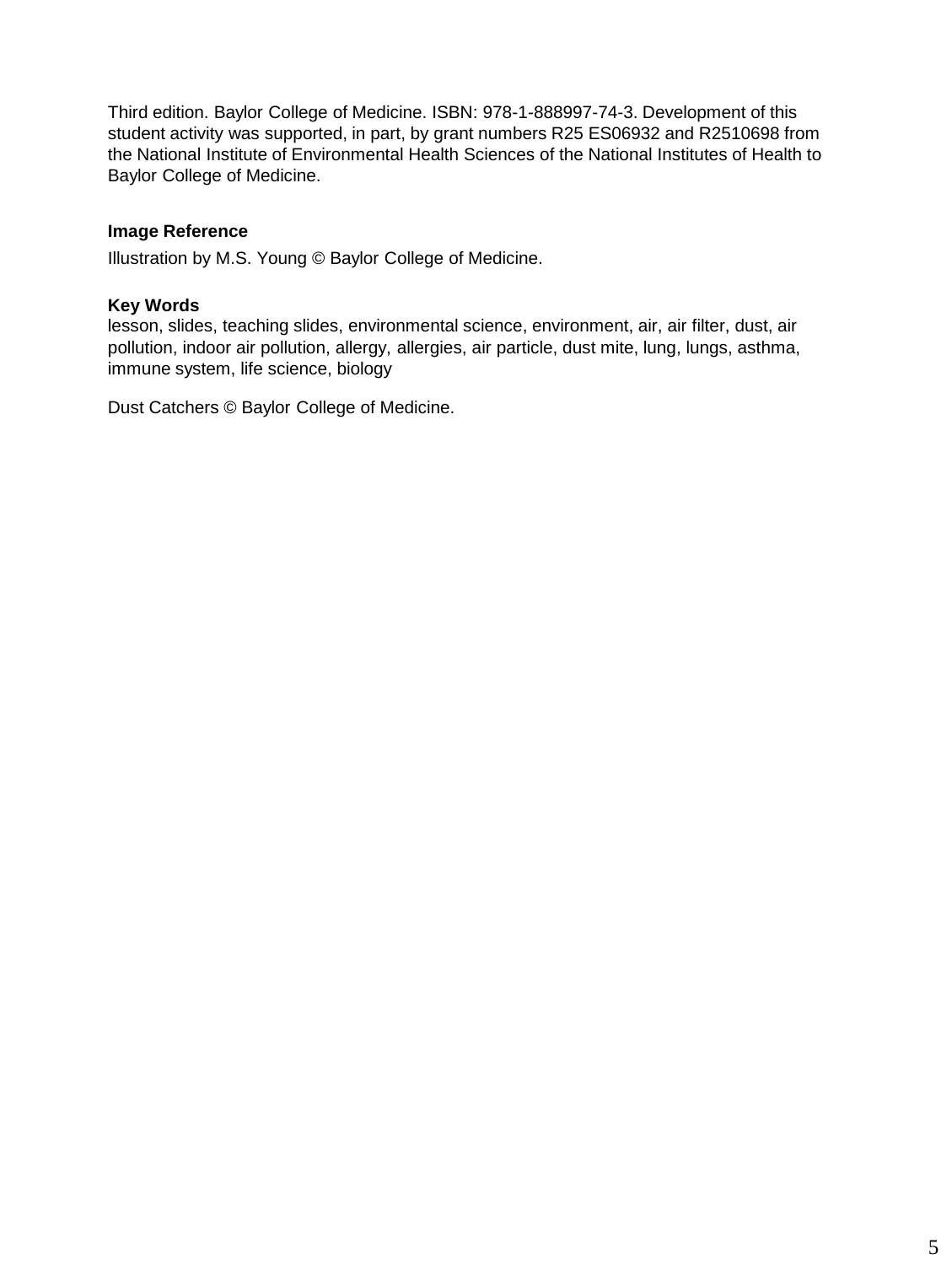

# **Let's Continue**

Once students have their dust catchers at home, they should place them in areas that they predict will have high levels of dust (indoor air pollution). If the dust catchers will not lie flat (due to being rolled), they can be taped gently in place or held in place with a couple of heavier objects. After one or two weeks, have students bring the dust catchers back to class for observations.

# **Reference**

Moreno N., B. Tharp, and J. Dresden. (2011). *The Science of Air Teacher*'*s Guide.* Third edition. Baylor College of Medicine. ISBN: 978-1-888997-74-3. Development of this student activity was supported, in part, by grant numbers R25 ES06932 and R2510698 from the National Institute of Environmental Health Sciences of the National Institutes of Health to Baylor College of Medicine.

#### **Key Words**

lesson, slides, teaching slides, environmental science, environment, air, air filter, dust, air pollution, indoor air pollution, allergy, allergies, air particle, dust mite, lung, lungs, asthma, immune system, life science, biology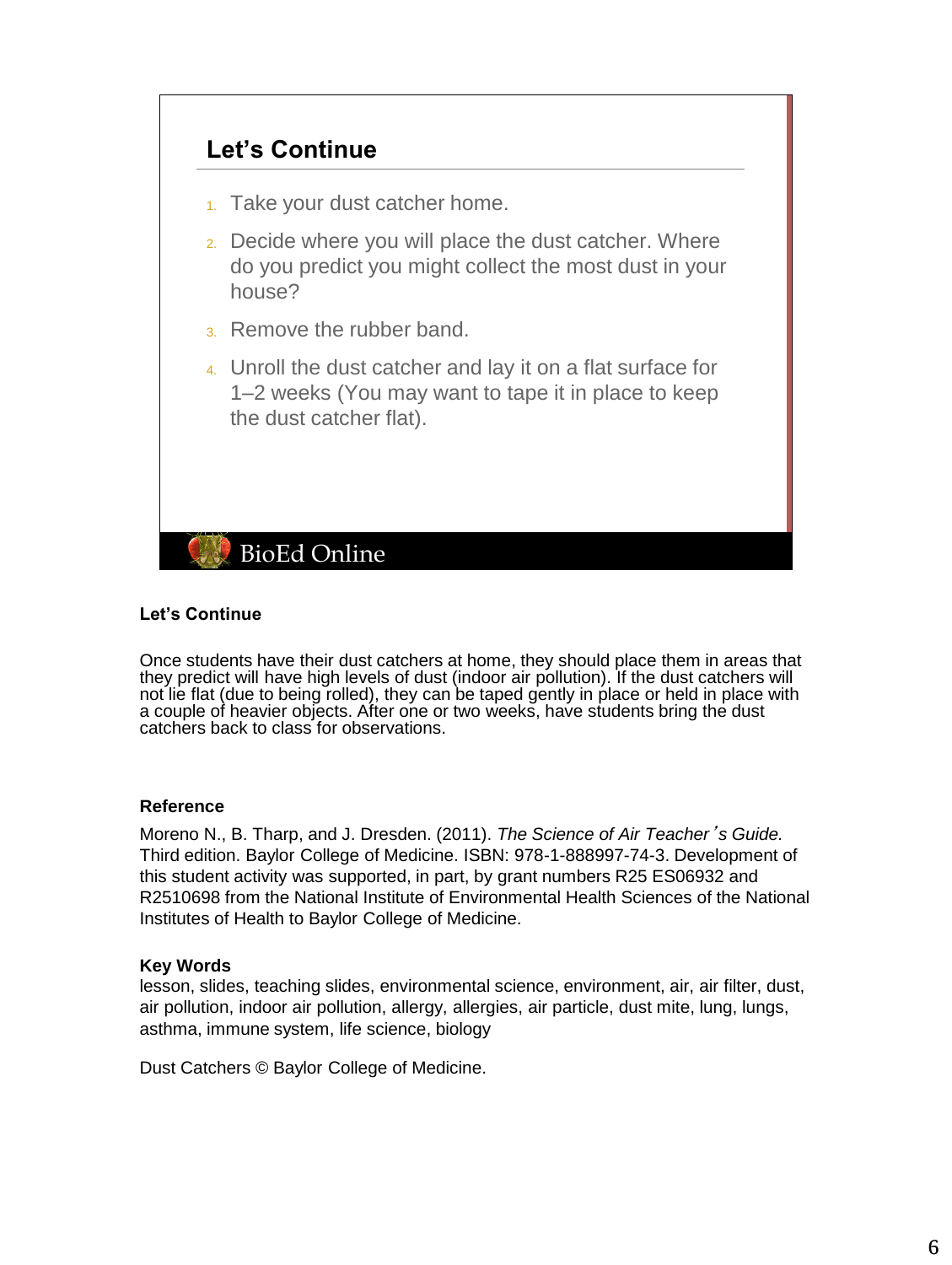

# **Class Bar Graph**

Have students use magnifiers to count the number of dust particles in one or more squares on their dust catchers. Depending on your students' ages and math backgrounds, have students count several squares and obtain an average number of particles per square.

Conduct a brief survey of the values that students obtained for their dust counts. Then, create a chart on the board, similar to the one pictured on this slide (also see the illustration within the lesson description), to accommodate the range of counts reported by the students. Label the x-axis "number of particles" and the y-axis "number of rooms." Have each student label a sticky note with the type of room that he or she tested, and then place the sticky note on the appropriate place on the graph.

#### **Reference**

Moreno N., B. Tharp, and J. Dresden. (2011). *The Science of Air Teacher*'*s Guide.* Third edition. Baylor College of Medicine. ISBN: 978-1-888997-74-3. Development of this student activity was supported, in part, by grant numbers R25 ES06932 and R2510698 from the National Institute of Environmental Health Sciences of the National Institutes of Health to Baylor College of Medicine.

#### **Image Reference**

Illustration by M.S. Young © Baylor College of Medicine.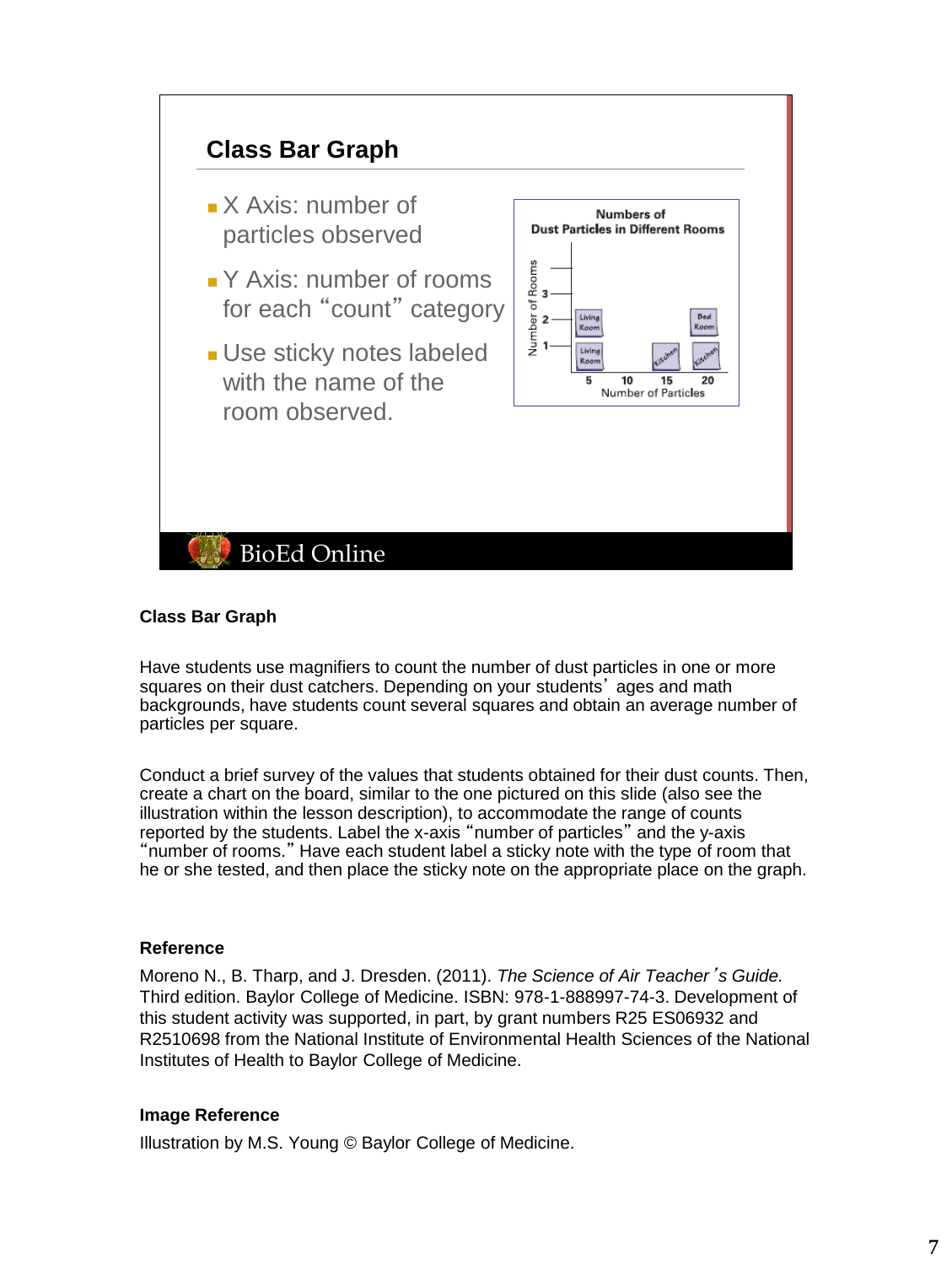lesson, slides, teaching slides, environmental science, environment, air, air filter, dust, air pollution, indoor air pollution, allergy, allergies, air particle, dust mite, lung, lungs, asthma, immune system, life science, biology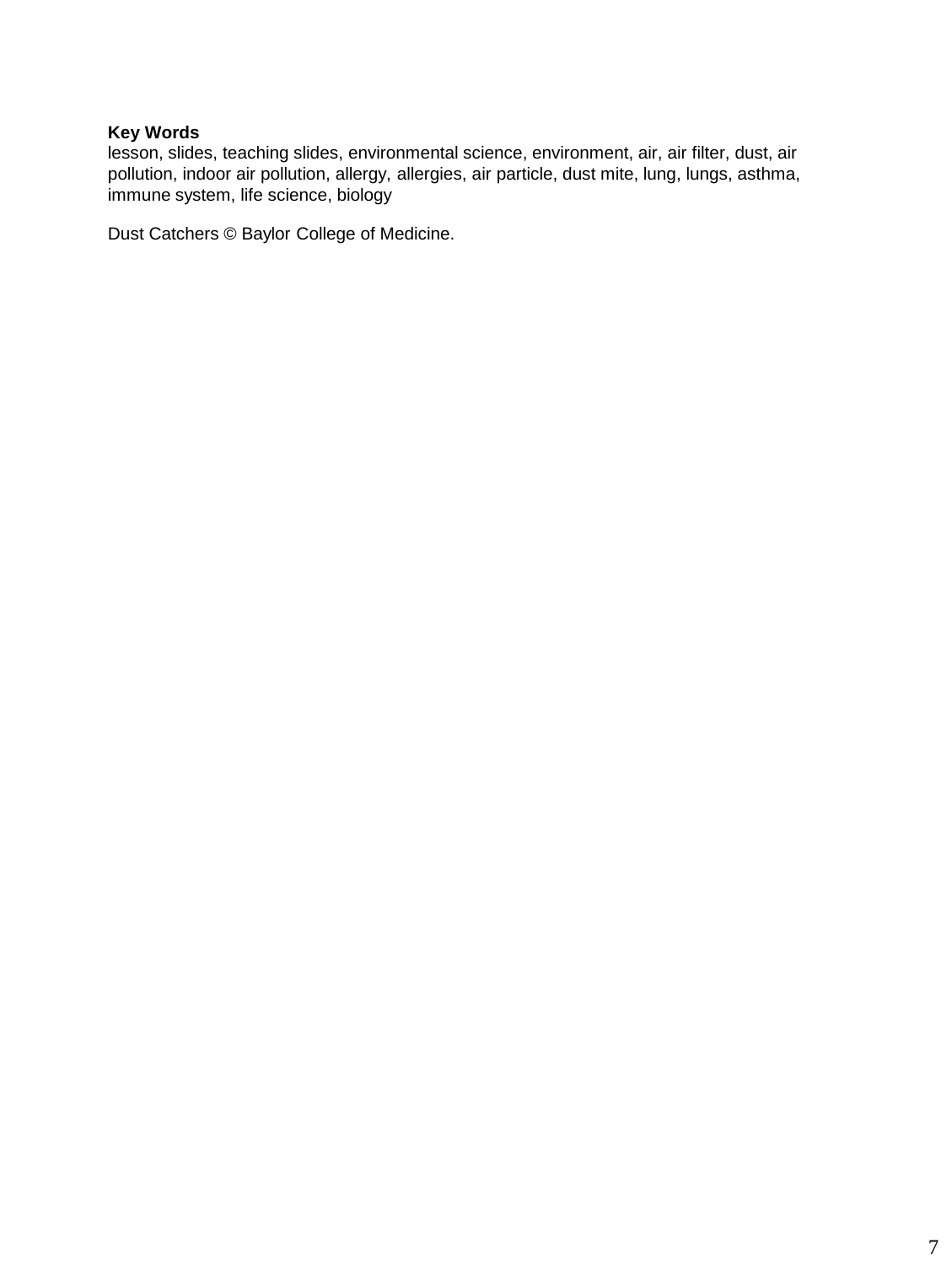# **Let's Talk About It**



- Which type of room has the most dust particles?
- How many different kinds of particles were collected on the class's dust catchers?
- What materials can be found in dust?

# **BioEd Online**

#### **Let**'**s Talk About It**

Discuss the survey results with the class. Students should begin to understand that<br>different amounts and kinds of dust particles are found in different rooms of a house.<br>Ask them to identify rooms that tended to have more

Stimulate a discussion about the composition of household dust by asking, *What is*<br>*indoor dust made of?* Tell students that dust and other particles in the air can come<br>from cigarette (tobacco) smoke, animal dander (flak

Talk about ways in which household dust can be reduced or eliminated. (Examples<br>include installing clean air conditioning filters to help remove particles from the air, keeping living areas dry and well ventilated, and removing curtains and other materials<br>that hold dust.)

Ask students how our bodies eliminate dust from the air. Tell them that our respiratory<br>systems have several defense mechanisms against dust and air pollutants. Some<br>particles are filtered out in the passages of the nose. some particles get trapped in mucus and are transported up into the esophagus."<br>others are surrounded and destroyed by special cells. Sneezing and coughing help<br>prevent irritating gases and dusts from entering the respirat

#### **Reference**

Moreno N., B. Tharp, and J. Dresden. (2011). *The Science of Air Teacher*'*s Guide.* Third edition. Baylor College of Medicine. ISBN: 978-1-888997-74-3. Development of this student activity was supported, in part, by grant numbers R25 ES06932 and R2510698 from the National Institute of Environmental Health Sciences of the National Institutes of Health to Baylor College of Medicine.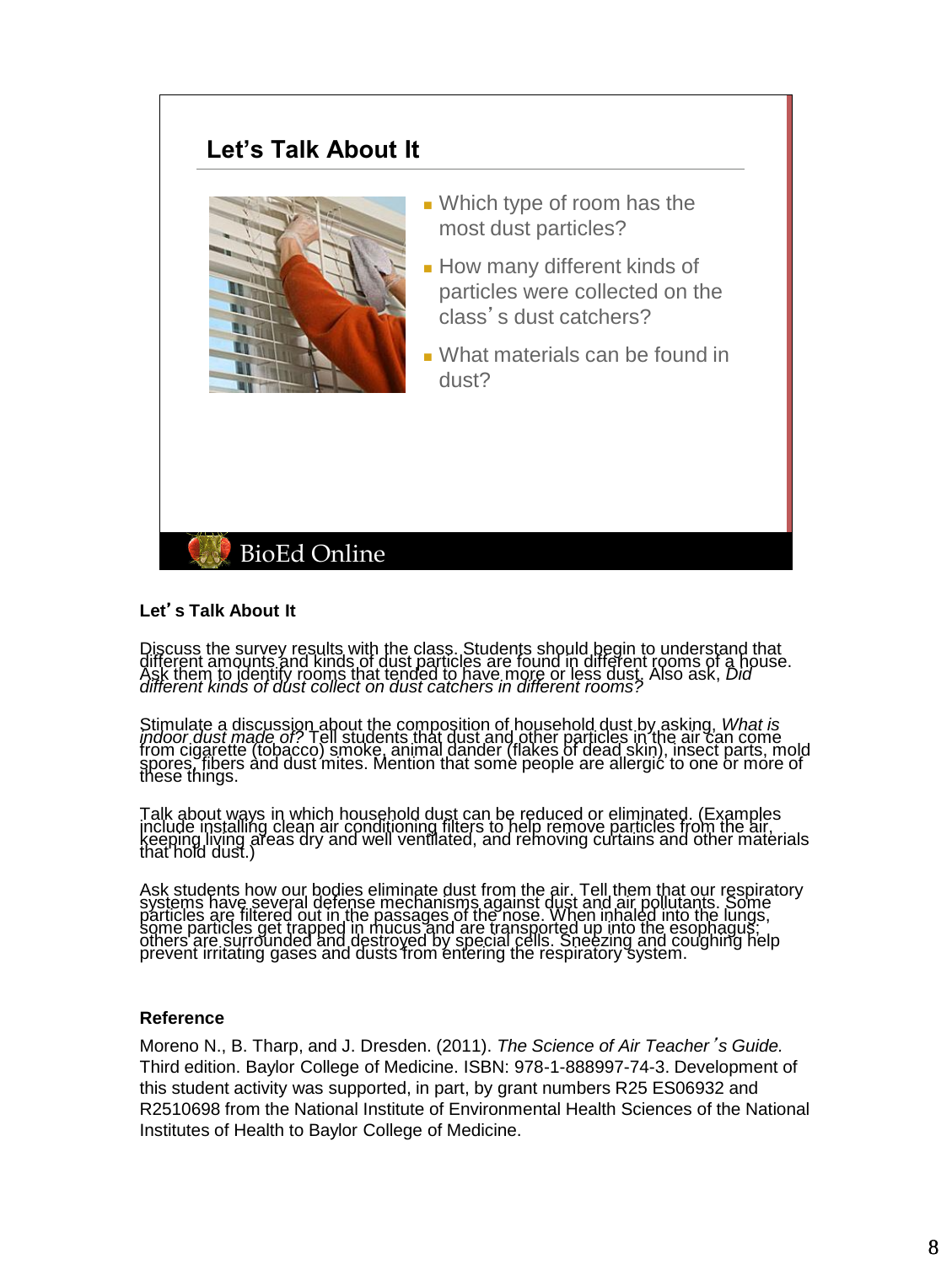# **Image Credit**

Photo courtesy of the National Institute of Environmental Health Sciences. Public domain.

#### **Key Words**

lesson, slides, teaching slides, environmental science, environment, air, air filter, dust, air pollution, indoor air pollution, allergy, allergies, air particle, dust mite, lung, lungs, asthma, immune system, life science, biology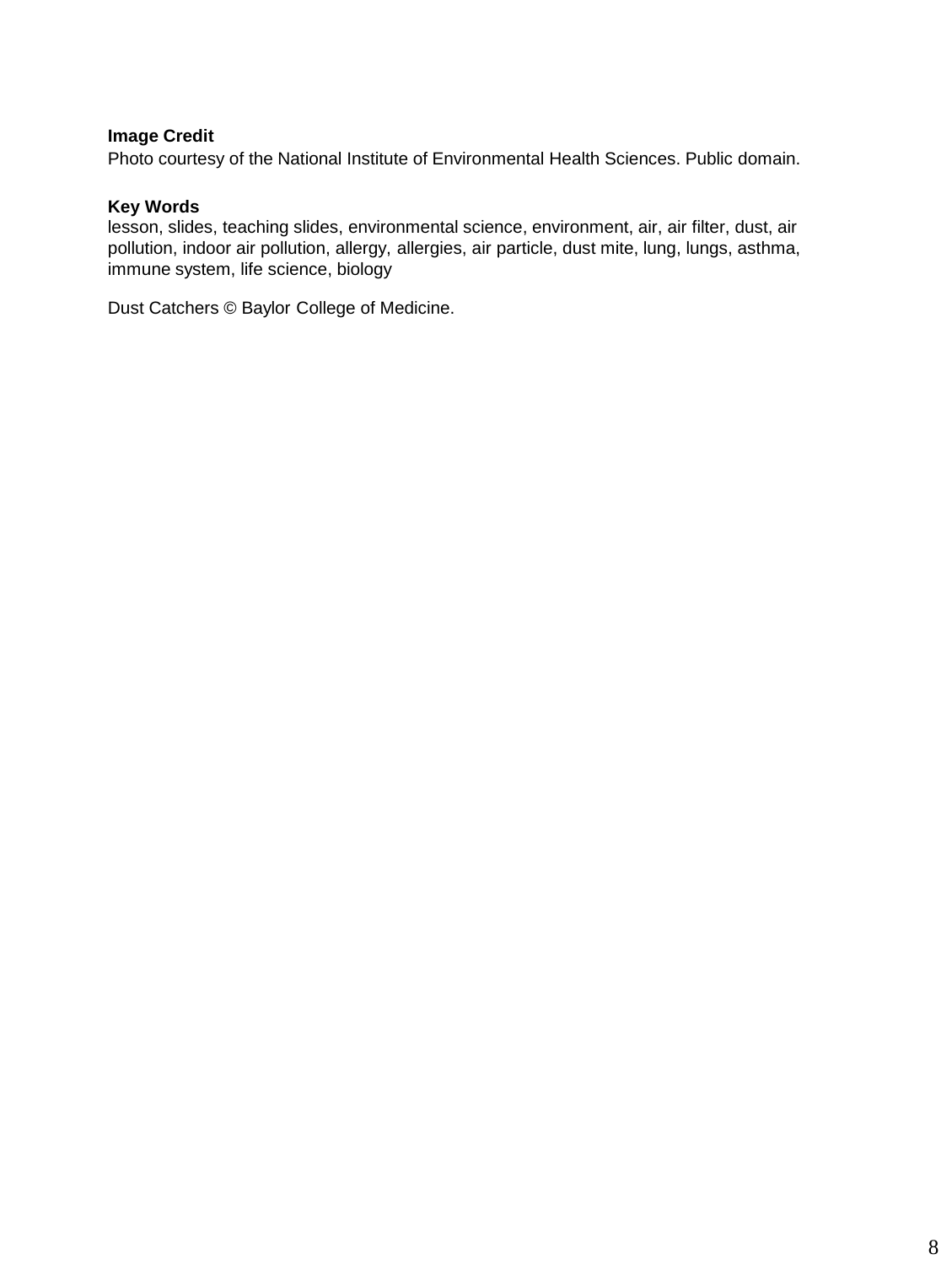

#### **The Science of Dust and Air Particles**

Dust consists of individual particles of different substances, such as animal dander,<br>cigarette (tobacco) smoke, pieces of dead insects, such as cock roaches, and dust<br>mifies. Even air that appears to be clean may contain

We can reduce indoor dust in a number of ways: removing unneeded "dust<br>collectors: " such as curtains; cleaning or changes filters in heating and cooling<br>systems frequently; washing bedding in very hot water; keeping livin

# **Reference**

Moreno N., B. Tharp, and J. Dresden. (2011). *The Science of Air Teacher*'*s Guide.* Third edition. Baylor College of Medicine. ISBN: 978-1-888997-74-3. Development of this student activity was supported, in part, by grant numbers R25 ES06932 and R2510698 from the National Institute of Environmental Health Sciences of the National Institutes of Health to Baylor College of Medicine.

# **Image Reference**

Photo © User:Cent9, CC-BY-SA 3.0. http://commons.wikimedia.org/wiki/File:Hausstaub\_unter\_dem\_Mikroskop.jpg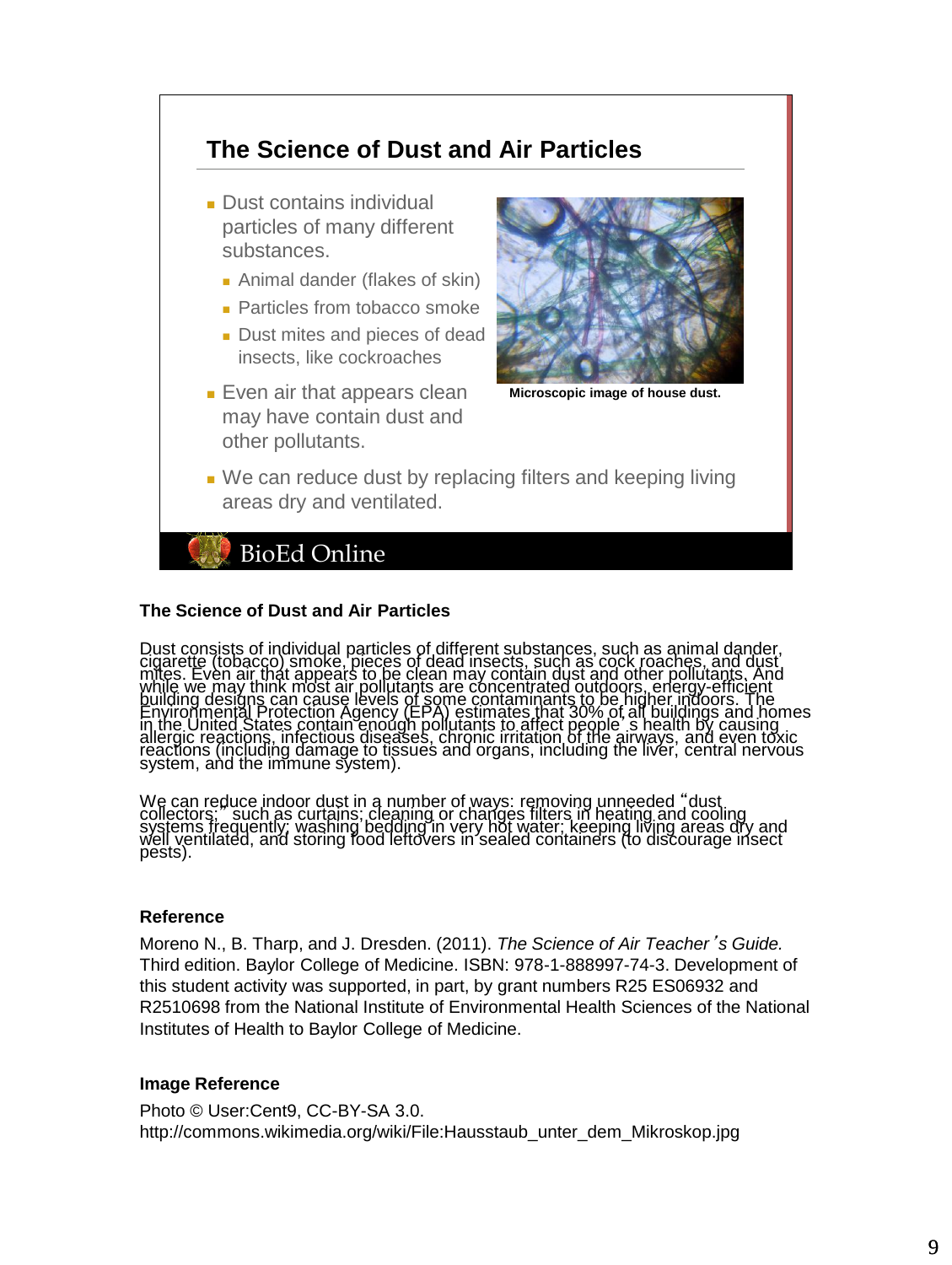lesson, slides, teaching slides, environmental science, environment, air, air filter, dust, air pollution, indoor air pollution, allergy, allergies, air particle, dust mite, lung, lungs, asthma, immune system, life science, biology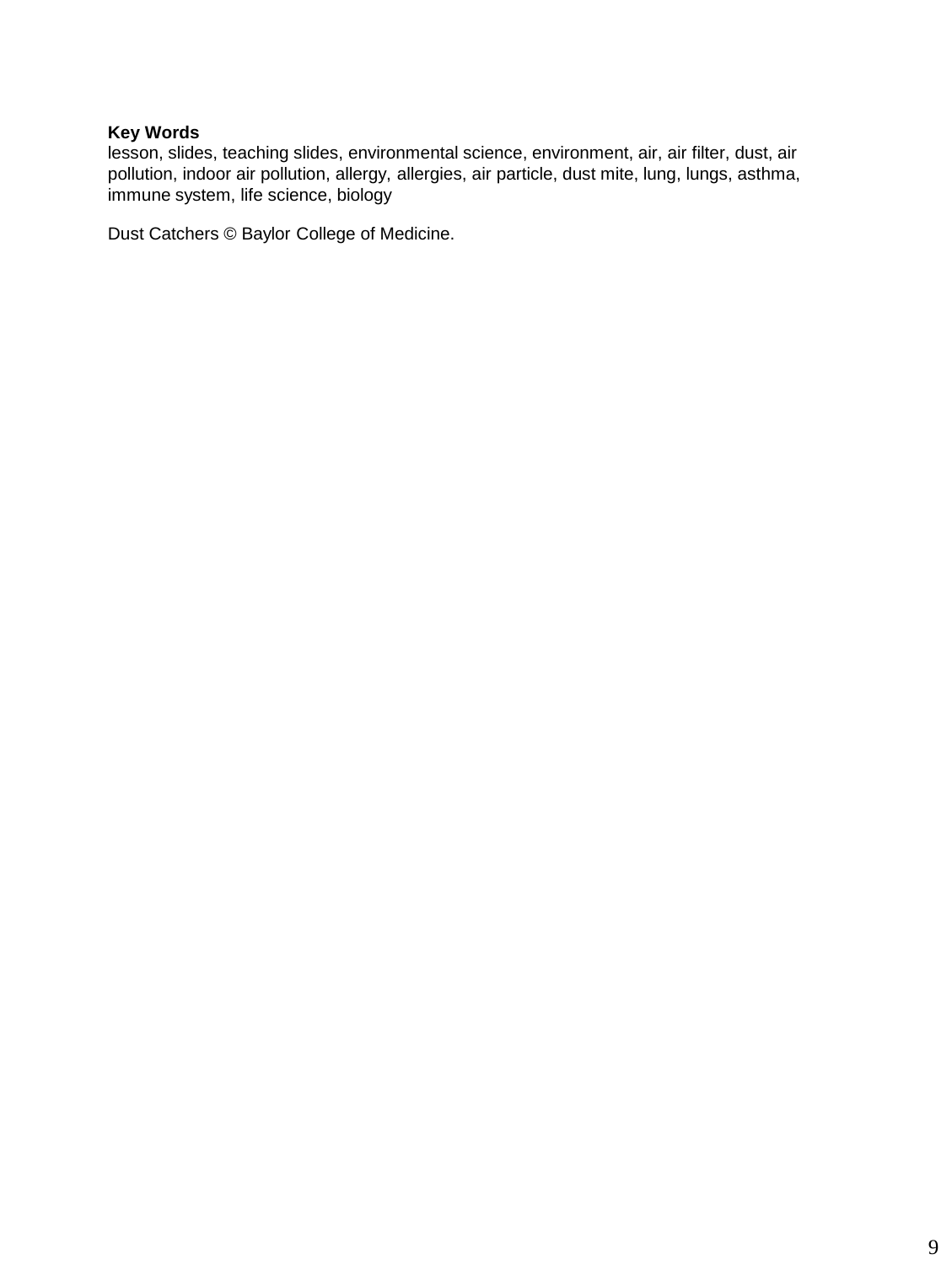# **Extensions**



**Domestic cat**

- Compare the numbers and kinds of dust particles in different rooms of your home.
- Investigate whether different types of substances can trigger asthma or allergy attacks.
- **Learn about allergy symptoms. Are** they more severe at certain times of the year. Why might this be?

**Dust mite**



#### **Extensions**

Encourage students to suggest variations of the investigation. For example, older<br>students may enjoy making multiple dust catchers, so they can compare the numbers<br>and kinds of particles found indoors and outdoors, or in d

If any of your students have allergies to dust or other substances, invite them to share their experiences with the class.

One character in the Air unit's story, Mr. Slaptail's Secret, suffers from several<br>different common allergies. Ask students, Who is she? What does she do to help her<br>allergies? Follow up by asking, Does anyone else in the

Open a discussion on indoor air pollution elsewhere in the world. (It is a much greater<br>problem in developing countries, where wood and coal still are used for cooking inside<br>homes.) Ask students, *Why do you think this mi* 

Have students conduct a survey of asthma and allergy sufferers at school or at home.<br>Ask, *What types of allergens (substances that cause an allergic response) trigger each<br>person 's asthma or allergy symptoms? Are their s* 

#### **Reference**

Moreno N., B. Tharp, and J. Dresden. (2011). *The Science of Air Teacher*'*s Guide.* Third edition. Baylor College of Medicine. ISBN: 978-1-888997-74-3. Development of this student activity was supported, in part, by grant numbers R25 ES06932 and R2510698 from the National Institute of Environmental Health Sciences of the National Institutes of Health to Baylor College of Medicine.